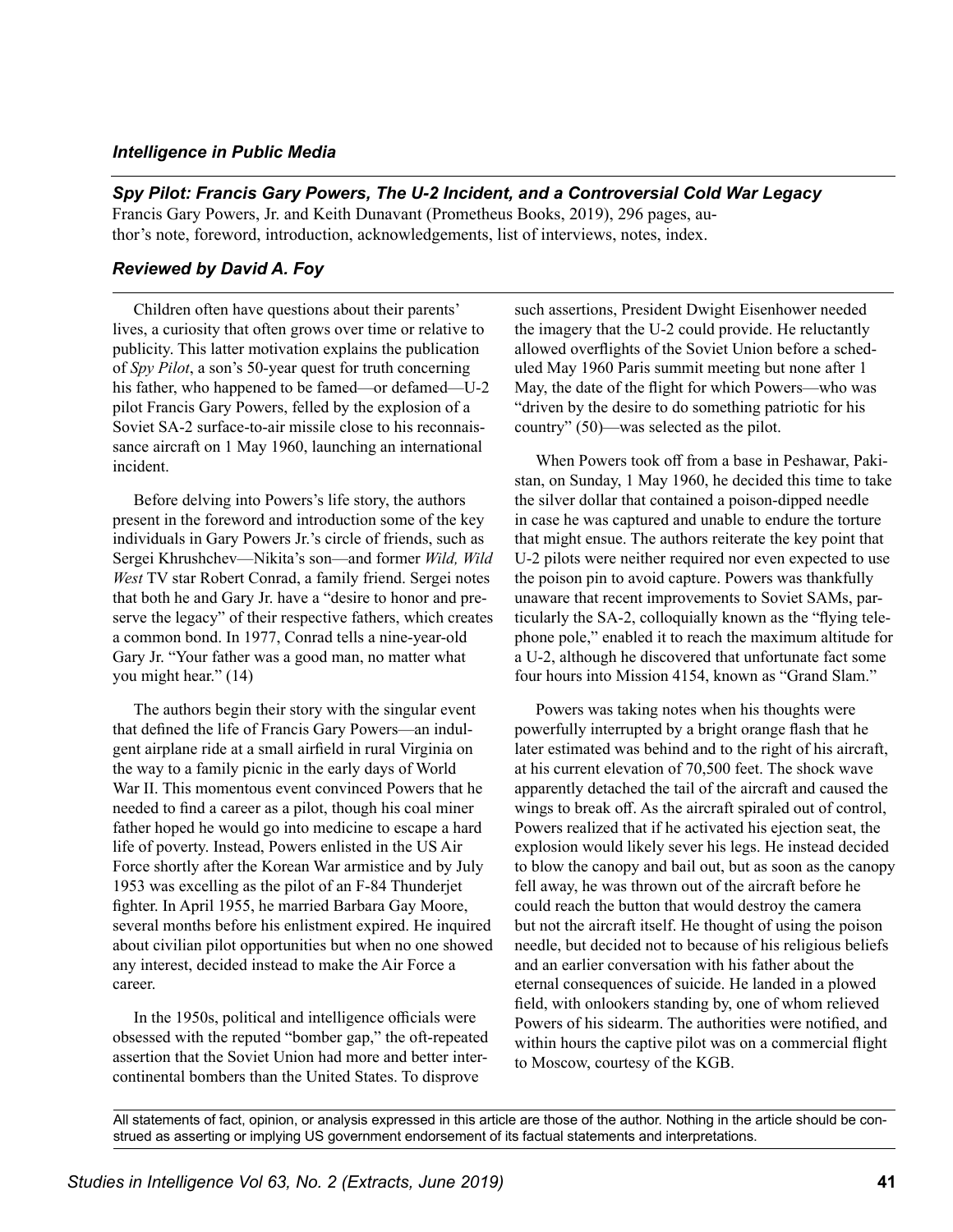Barbara, in government quarters at a military base in Adana, Turkey, was notified that Powers's aircraft had not returned from the mission. As officials promptly flew her back to the States, she hoped "Frank," as she and others knew him, was alive and would soon return home. Key administration officials hoped just the opposite—"It would be much more convenient for the American government if he were dead." (74) By Monday morning, President Eisenhower was assured that the aircraft was likely destroyed and the pilot dead, and within hours NASA had released a cover story that the U-2 had gone down on a routine weather mission. To keep Eisenhower above the fray, the decision was made that the State Department would take the lead in dealing with Russian authorities.

Meanwhile, Powers had been taken to the notorious Lubyanka Prison in Moscow for interrogation, which continued for 19 days, sometimes for 11 hours a day. An exultant Premier Nikita Khrushchev bided his time before he sprang his trap, displaying not only pieces of the wreckage in a Moscow park but also the very-much-alive pilot. A cornered Eisenhower confessed the true nature of the mission, for which he was roundly condemned. The captive pilot fell into a "fatalistic despair" over how his wife and family would take the news. In Milledgeville, Georgia, the physician treating Barbara Powers for a broken leg and a bronchial infection, was asked by a CIA friend to keep an eye on Mrs. Powers, especially her mental health.

In Powers's hometown of Pound, Virginia, his distraught father, Oliver, wrote Khrushchev a letter, one father to another, begging for Frank's release. In response, the Soviet leader invited Oliver for a visit but made clear that his son would not be released. When Oliver sold Frank's story to the media, it drove a wedge between Powers's wife and his parents, and the two parties flew to Moscow separately for the trial, with CIA paying for the travel of Barbara, her mother, attorneys, and Dr. Baugh. Powers's trial began on 17 August, his 31st birthday, and featured his contrite address, which appeared to many as overly conciliatory. Powers spoke of his shame and regret, a display prompting the authors to note, "The indignity of a US serviceman apologizing to the Soviets was difficult for many of Powers' fellow citizens to accept." (100) At the conclusion of the three-day trial, Powers was found guilty of espionage and sentenced to 10 years' imprisonment three years in prison, the remainder in a labor camp.

The authors describe the downing of Powers's U-2 as "like a grenade tossed into the bitterly contested 1960 presidential election." (104) Adding fuel to the fire was the presumption—based on the erroneous belief by some that Soviet missiles could not reach the U-2 at maximum altitude—that Powers had to have descended, making his downing more likely and leaving him more culpable, a perception that refused to be dispelled. However, the election of John F. Kennedy as president prompted the freeing of two American RB-47 bomber crewmen, who had also been interrogated at Lubyanka, giving Powers the hope of a similar release. But the debacle of the Bay of Pigs invasion and the construction of the Berlin Wall dispelled any such hopes. However, an offer made by Oliver Powers to swap his son for imprisoned Soviet KGB Colonel William Fisher, aka "Rudolph Abel," ultimately led, some 21 months later, to the famous spy swap of 10 February 1962 that freed Powers, an event popularized in the recent film *Bridge of Spies*. A US Air Force plane was dispatched to fly Powers home, but the aloof and hostile treatment by the crew proved to be an omen, a visible and palpable symbol of a nation's persistent discomfiture with the young U-2 pilot and his experience.

Frank was reunited with his parents at a CIA safe house in Maryland, along with Barbara, 30 pounds heavier and smelling of alcohol. A reporter's embarrassing discovery of the safehouse prompted relocation to the Gettysburg, Pennsylvania, area for three weeks of debriefing. Although DCI Allen Dulles told Powers that "We are proud of what you have done," that was a minority opinion and not shared by Dulles's successor, John McCone, who appointed a board of inquiry to investigate the shootdown. Following eight days of closed-door hearings, the board exonerated Powers, authorized him \$52,500 in back pay, and returned him to CIA.

For Powers, his inconvenient survival and his apparent display of contrition would plague him the rest of his days. He was shocked by media articles that questioned his patriotism, dubbing him as "something less than a hero." (119) Writer of the James Bond novels and World War II intelligence veteran Ian Fleming caustically commented, "He was expendable. Expend him!" (123) The most hurtful blow, however, came from the White House, which at the last minute cancelled his scheduled 6 March 1962 personal meeting with the president—no explanation was given, though it soon became known that Attorney General Bobby Kennedy wanted to try Powers